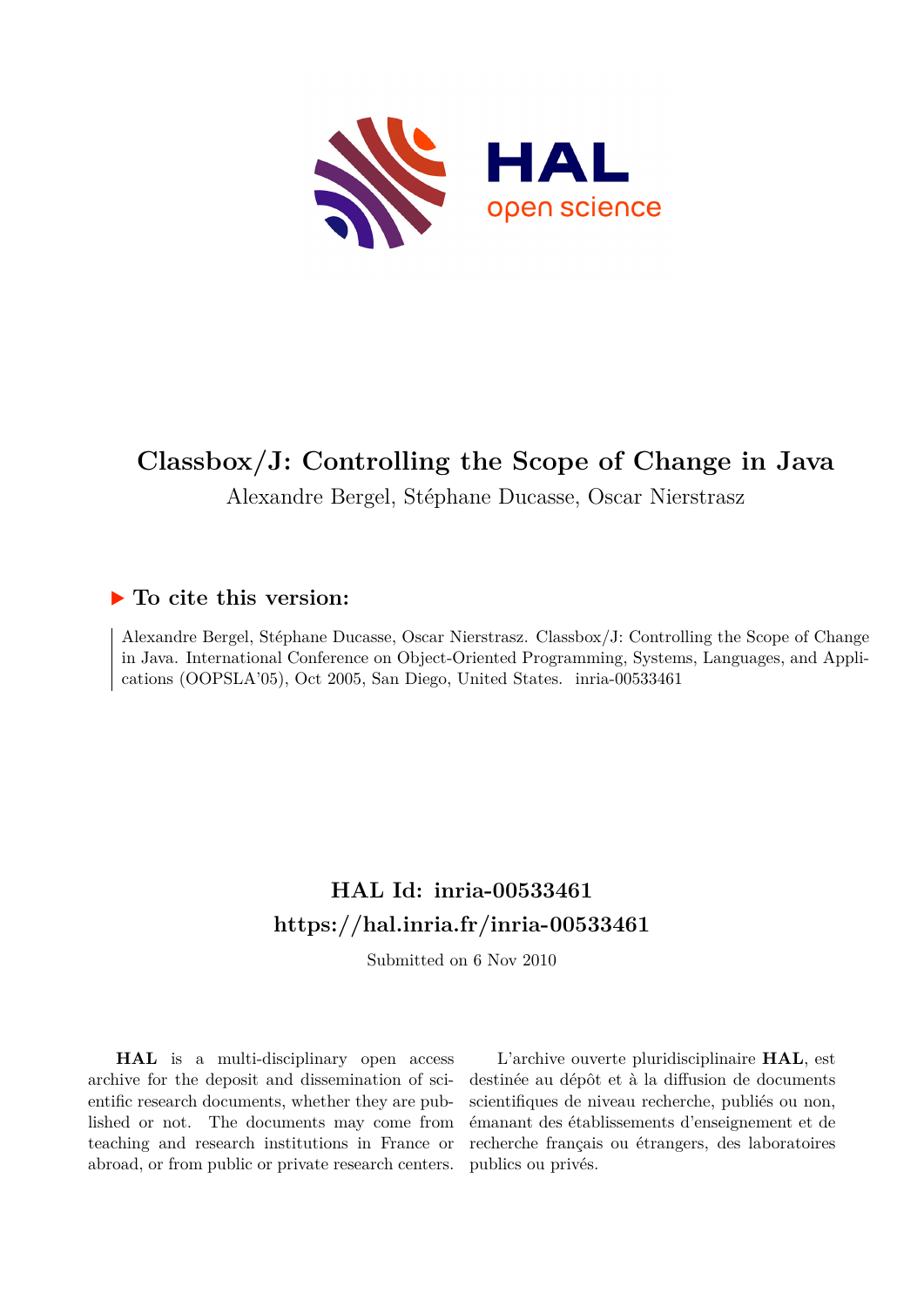# **Classbox/J: Controlling the Scope of Change in Java**

## Alexandre Bergel

Software Composition Group University of Bern – **Switzerland** 

[www.iam.unibe.ch/](http://www.iam.unibe.ch/~scg/index.html)∼scg

Stéphane Ducasse

Language and Software Evolution Group LISTIC – University of Savoie, France & Software Composition Group University of Bern – Switzerland www.listic.univ-savoie.fr/ Oscar Nierstrasz

Software Composition Group University of Bern – **Switzerland** 

[www.iam.unibe.ch/](http://www.iam.unibe.ch/~scg/index.html)∼scg

## ABSTRACT

Unanticipated changes to complex software systems can introduce anomalies such as duplicated code, suboptimal inheritance relationships and a proliferation of run-time downcasts. Refactoring to eliminate these anomalies may not be an option, at least in certain stages of software evolution. *Classboxes* are modules that restrict the visibility of changes to selected clients only, thereby offering more freedom in the way unanticipated changes may be implemented, and thus reducing the need for convoluted design anomalies. In this paper we demonstrate how classboxes can be implemented in statically-typed languages like Java. We also present an extended case study of Swing, a Java GUI package built on top of AWT, and we document the ensuing anomalies that Swing introduces. We show how Classbox/J, a prototype implementation of classboxes for Java, is used to provide a cleaner implementation of Swing using local refinement rather than subclassing.

## Categories and Subject Descriptors

D.3.3 [Programming Languages]: Language Constructs and Features; D.1.5 [Programming Languages]: Object-oriented Programming

## General Terms

Language, Design

### Keywords

.

Module, Package, Open-classes, Class extension

# 1. INTRODUCTION

Programming languages traditionally assume that the world is consistent. Although different parts of a complex system may only have access to restricted views of the system, the system as a whole is assumed to be globally consistent. Unfortunately this means that

Preprint of the ACM OOPSLA 2005 Version

*OOPSLA'05,* October 16–20, 2005, pp. 177-189, San Diego, California, USA.

unanticipated changes may have far-reaching consequences that are not good for the general health of the system. Consider, for example, the development of Swing, a GUI package for Java that was built on top of the older AWT package. In the absence of a large existing base of clients of AWT, Swing might have been designed differently, with AWT being refactored and redesigned along the way. Such a refactoring, however, was not an option, and we can witness various anomalies in Swing, such as duplicated code, sub-optimal inheritance relationships, and excessive use of run-time type discrimination and downcasts.

In this paper we argue that unanticipated changes are better supported when we abandon the principle of the consistent world-view. *Classboxes* offer us the ability to define a local scope within which our world-view is refined without impacting existing clients. Classboxes can collaborate to control the scope of change in a way that can significantly reduce the need for introducing anomalous design practices to bridge inconsistencies between the old and the new parts of a system.

In recent years, numerous researchers have proposed better ways to modularize code in such a way as to allow a base system to be easily extended, following the philosophy behind CLOS [\[17\]](#page-12-0) or Smalltalk [\[14\]](#page-12-1). For instance, Open Classes [\[25\]](#page-13-0), AspectJ [\[1\]](#page-12-2) and Hyper/J [\[28\]](#page-13-1) allow class members to be separately defined from the class they are related to. They do not, however, permit multiple versions of a class to be present at the same time. Other approaches, like virtual types (as in Keris [\[38\]](#page-13-2), Caesar [\[24\]](#page-13-3), gbeta [\[11\]](#page-12-3), and Nested Inheritance [\[26\]](#page-13-4)), allow multiple versions of a given class to coexist at the same time: classes are looked up much the same way that methods are. These mechanisms, however, only allow one to refine inner classes inherited from a parent class. Refinement divorced from inheritance is not supported.

We have previously proposed classboxes as a means to control the scope of change in the context of Smalltalk  $[4,5]$  $[4,5]$ . A classbox is essentially a kind of module which not only provides the classes it defines, but may also import classes from other classes and *refine*[1](#page-1-0) them by adding or modifying their features. There are three key characteristics to classboxes:

• A classbox is a *unit of scoping* within which classes and their features (*i.e.*, fields, methods, inner classes) are defined, imported and refined. Each class is always *defined* in a unique classbox, but it may be imported and refined by other classboxes. Refinements are either new features or redefinitions

<span id="page-1-0"></span><sup>&</sup>lt;sup>1</sup>In the literature, such modifications are usually termed "extensions", but to avoid confusion with Java's *extends* keyword, we refer instead to "refinements".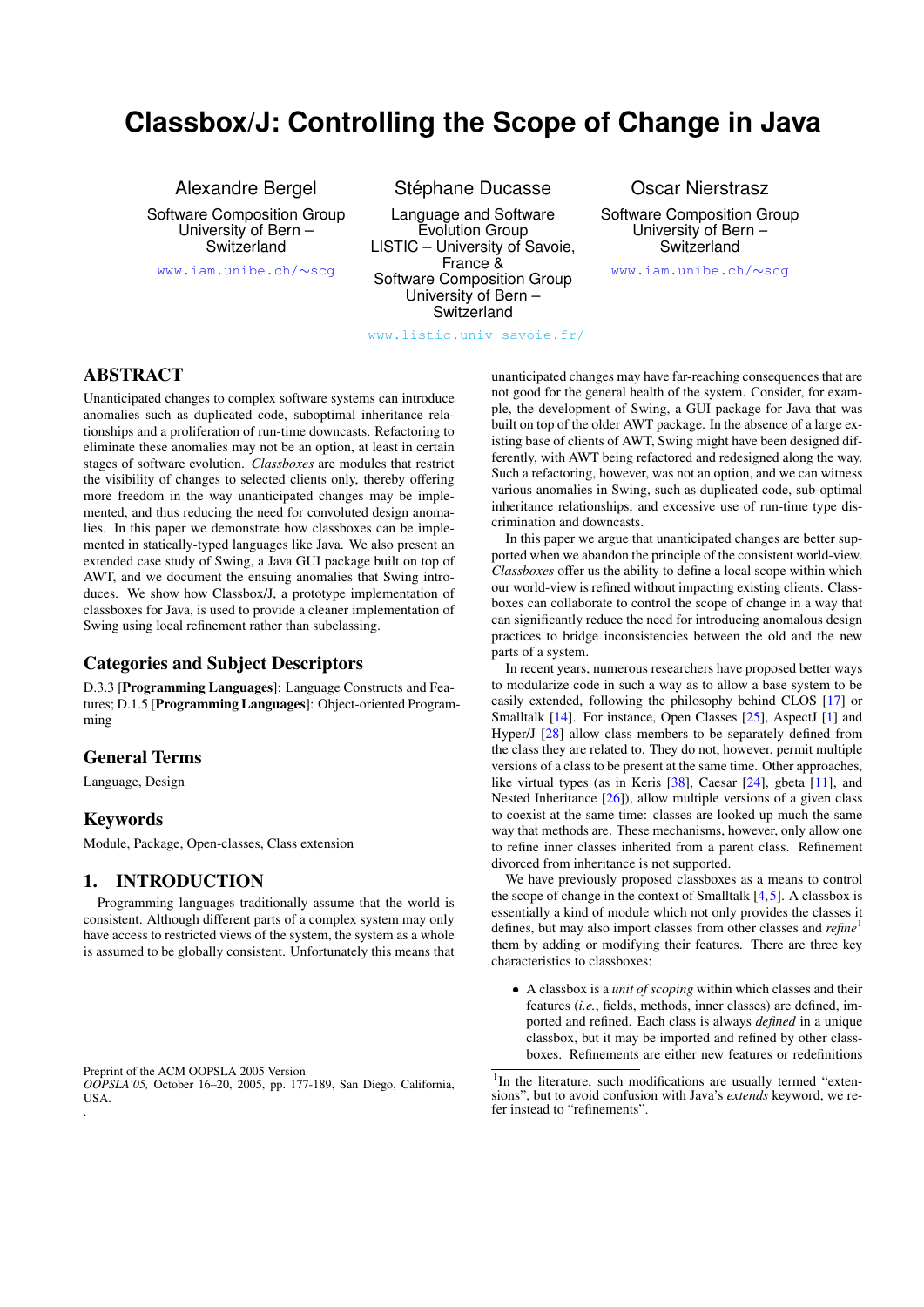of features.

- A refinement is *locally visible* to the classbox in which it is defined. This means that the change is only visible to (i) the refining classbox, and (ii) other classboxes that directly or indirectly import the refined class.
- A local refinement has precedence over any previous (*i.e.*, imported) definition or refinement. This means that, although refinements are locally visible, their effect impacts all their collaborating classes. A classbox thereby determines a namespace *within* which local class refinements behave *as though they were global*. From the perspective of a classbox, the world appears to be consistent.

Classboxes were first introduced with an implementation in Smalltalk [\[5\]](#page-12-5) and subsequently formally described [\[4\]](#page-12-4). In particular, we were able to demonstrate that classboxes could be implemented efficiently in a dynamically-typed language with minimal run-time overhead. In this paper we demonstrate how classboxes can be applied effectively to control unanticipated change in a large, industrially-developed application framework written in a statically-typed language, namely Java. The contributions of this paper are:

- A proof-of-concept implementation of classboxes for statically typed languages. Classbox/J consists of a minimal extension of Java: (i) package import clauses are made transitive, and (ii) packages are able to refine imported classes and export these classes to other packages.
- The original classbox model is extended with a mechanism enabling refinements to access prior definitions. The Swing refactoring towards classboxes motivates the need to invoke original methods from their redefined bodies.
- Presentation of a large case study in which (i) the limits of subclassing are clearly identified, and (ii) classboxes are used to remove code duplication and incoherence in the class hierarchy.

In Section [2](#page-2-0) we use the Swing case study to point out anomalies that can arise when subclassing is used to introduce significant crosscutting changes. In Section [3](#page-3-0) we present the model of classboxes for Java. In Section [4](#page-5-0) we present an example illustrating how classboxes support the implementation of cross-cutting changes. In Section [5](#page-6-0) we apply classboxes to refactor Swing. In Section [6](#page-8-0) we describe our Java implementation of classboxes. In Section [7](#page-10-0) we provide a brief overview of related work. In Section [8](#page-12-6) we conclude by summarizing the presented work.

## <span id="page-2-0"></span>2. SWING/AWT ANOMALIES

Using subclassing to incorporate crosscutting changes often introduces serious drawbacks such as duplicated code and mismatches between the original and the extended class hierarchy. We illustrate these problems by analyzing Swing [\[34\]](#page-13-5), the Java standard framework for building GUIs. We first describe the Abstract Window Toolkit (AWT [\[2\]](#page-12-7)) and its relationships with the Swing framework. Then we show how inheritance is used to share properties between classes. Finally we identify some important drawbacks of the Swing design.

## 2.1 AWT and Swing History

In its first release launched in 1995, Java included AWT 1.0, a framework for building graphical user interfaces. AWT evolved rapidly in version 1.1 to provide a better event handling mechanism.



<span id="page-2-1"></span>Figure 1: Swing is a GUI framework built on top of AWT. Fields and methods shown in **JFrame**, **JWindow** and **JComponent** are duplicated code (gray portion). More than 43% of **JWindow** is duplicated in **JFrame**.

AWT is close to the underlying operating system, therefore only a small number of widgets are supported to make code easier to port. In its latest version AWT consists of 345 classes and contains more than 140,000 lines of code.

Release 1.2 of the Java Development Kit included a completely new GUI framework named Swing. Swing contains 539 classes and more than 260,000 lines of code. This GUI framework is built on top of AWT. It provides a "pluggable look and feel", double buffering and more widgets. A small subset of the core of AWT (Component, Container, Frame Window), and Swing is depicted in Figure [1.](#page-2-1)

In AWT, the root of the graphical widget hierarchy is Component. It provides the essential functionalities of the GUI framework. JComponent is the base class for most of the Swing widgets. The core of Swing is defined by subclassing the core classes of AWT. Each Swing widget can be a container for other widgets, so JComponent inherits from Container. All the widgets except top-level containers (like windows and frames) inherit from JComponent. The classes JFrame and JWindow inherit from Frame and Window, respectively.

The AWT and Swing class hierarchies guarantee certain properties and behavior. In the AWT framework (i) a widget is a component – every widget inherits from Component, (ii) a frame is a window – Frame is a subclass of Window. On the other hand, the Swing framework has the following properties: (i) a Swing widget is not necessary a Swing component because not all of the Swing classes inherit from JComponent, (ii) a Swing frame is an AWT frame and an AWT window: JFrame inherits from Frame which has Window as its superclass, (iii) a Swing window is an AWT window: JWindow inherits from Window.

## <span id="page-2-2"></span>2.2 Problem Analysis

Subclassing and refinement relationships are fundamentally different: the former results in a new class containing the incremental changes to its parent class, whereas the latter results in the creation of scope within which the original class is changed. As pointed out by Findler *et al.* [\[12\]](#page-12-8) and Torgersen [\[35\]](#page-13-6) under *the extensibility problem*, subclassing does not solve the problem of adding new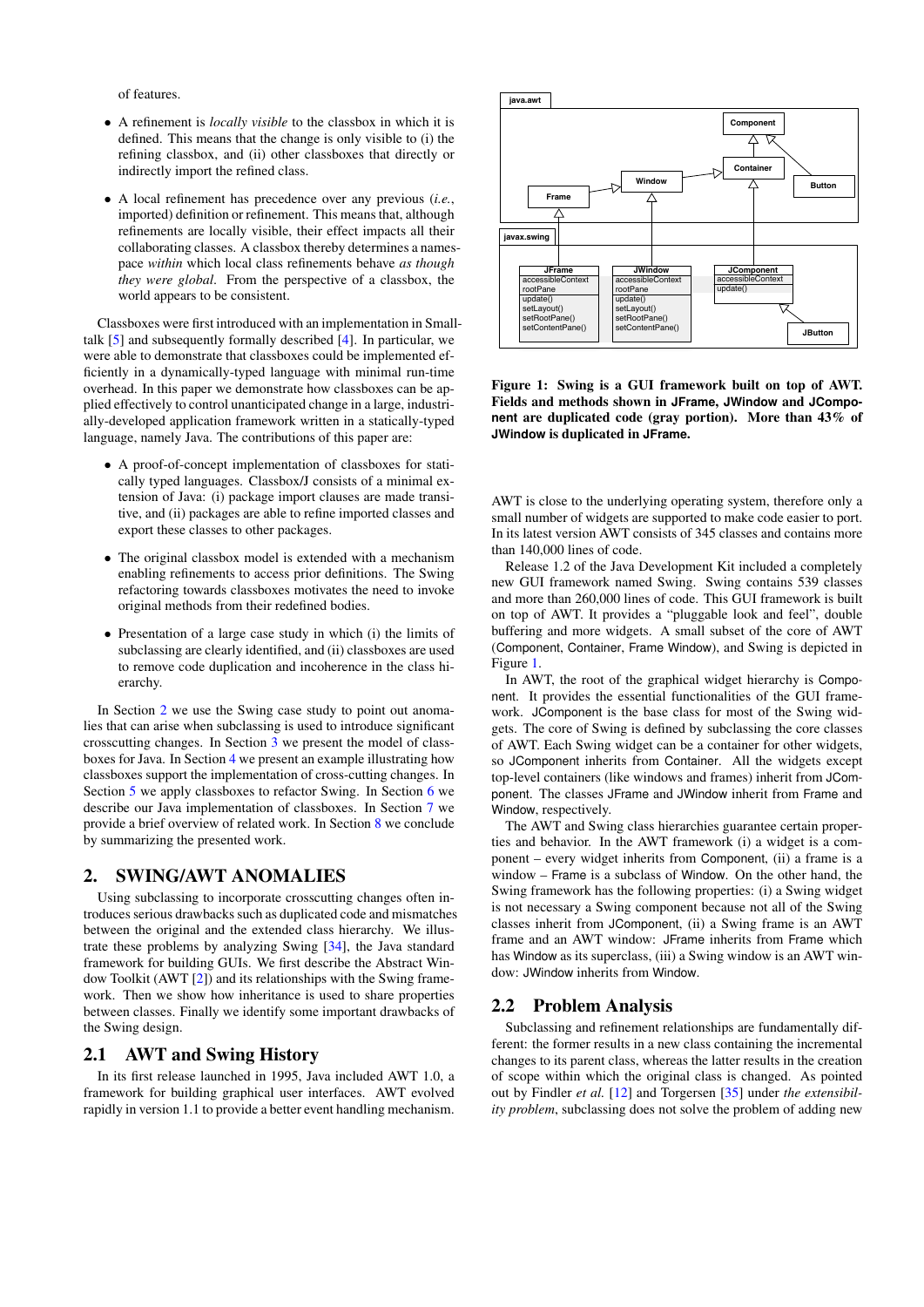

<span id="page-3-1"></span>Figure 2: Two strategies (gray portions) to introduce changes without impacting existing clients

operations to a class without having to modify or recompile the original program component and its *existing clients*.

In Java, if we wish to extend the class Component by subclassing, without impacting existing clients, we can use either of two strategies (see Figure [2\)](#page-3-1): either we build a completely new hierarchy derived from the root of the old hierarchy, duplicating old features in the new hierarchy, or we derive new classes from the leaves of the original hierarchy, duplicating the new features.

Swing illustrates an example of this problem. Swing is built on top of AWT and uses subclassing to extend AWT core classes with Swing functionalities. Since Java supports neither multiple inheritance nor class extension, this design leads, however, to the following severe consequences:

Duplicated Code. Due to the absence of an inheritance link between JFrame and JWindow, features defined in JWindow have to be duplicated in JFrame. In Swing, each widget can (i) describe itself (the accessibleContext variable refers to a description of the component) and (ii) support double buffering to provide smooth flickerfree animation (methods update(), setLayout(),  $\dots$ ). The source code of JWindow is 551 lines, and JFrame is 829 lines. As a result, 241 lines of code are duplicated between these two classes: 43% of JWindow reappears as 29% of JFrame.

Breaking Subtyping Inheritance. Whereas all AWT widgets are AWT components (because they inherit from Component), widgets defined in Swing can either be AWT or Swing components. Furthermore, the Swing design breaks the AWT inheritance relation: while a Window is a Component in AWT, a JWindow is not a JComponent in Swing. While a Button is a Component and JButton is a JComponent, a JButton is not a Button [\[19\]](#page-12-9).

Explicit Type Checks and Casts. A Swing component is a container for other components. This is a feature obtained from Container by inheritance (JComponent is subclass of Container). Therefore types of subcomponents are Component, and not JComponent (the type of the collection of components is Component[]). The following code typifies what happens in Swing components:

```
public class Container extends Component {
 int ncomponents;
 Component components[] = new Component[0];
 public Component add (Component comp) {
   addImpl(comp, null, -1);
   return comp;
 }
 protected void addImpl (Component comp,
                        Object constraints, int index) {
   ...
```
component[ncomponents++] = comp;

```
}
 public Component getComponents(int index) {
  return component[index];
 }
}
public class JComponent extends Container {
 public void paintChildren (Graphics g) {
  ...
  for (; i > 0; i-j {
   Component comp = getComponent (i);
   isJComponent = (comp instanceof JComponent);
   ...
   ((JComponent)comp).getBounds();
   ...
  }
 }
```
In the Swing framework numerous explicit type checks need to be performed to determine if a subcomponent is issued from Swing or from AWT. For instance, a JComponent needs to know if its subcomponents use double buffering or not. 16 type checks (... instanceof JComponent) and 25 casts to JComponent are performed in JComponent. In the whole Swing library, these numbers rise to 82 and 151, respectively.

## <span id="page-3-0"></span>3. CLASSBOX/J

...

}

A package can define new classes and it may refer to classes defined in other packages using an *import* clause. After importing a class, a package can either subclass it or reference it in a declaration. In pure Java, import statements are not transitive: a package p2 cannot import a class C from a package p1 if C was imported rather than defined in p1. In contrast to MultiJava [\[25\]](#page-13-0), Hyper/J [\[28\]](#page-13-1), CLOS [\[10\]](#page-12-10) and Smalltalk [\[14\]](#page-12-1), a Java package cannot add methods to a class defined in another package. Therefore a package can be adapted only by subclassing its member classes.

Classbox/J addresses these shortcomings by offering a means to refine classes within a well-defined scope.

## 3.1 Classbox/J in a Nutshell

Classbox/J is a module system for Java allowing classes to be refined with new class members, such as fields, methods and inner classes. A classbox in Classbox/J is essentially a Java package with the following three important differences: (i) imported classes can be refined by adding or redefining class members using the refine keyword, (ii) a class defined or imported within a classbox p can be imported by another classbox. This allows the import clause to be transitive, and (iii) a refined method can access its original behavior using the original keyword.

We illustrate Classbox/J with a small example based on the Swing case study.

Refining classes. Figure [3](#page-4-0) illustrates two classboxes WidgetsCB and EnhWidgetsCB. WidgetsCB defines two classes Component and Button. EnhWidgetsCB imports them, refining Component with a new instance variable lookAndFeel and redefining the paint() method. These classboxes are implemented as follows:

#### **package WidgetsCB**;

public class Component { public void update ()  $\{$  this.paint();  $\}$ public void paint () { /\* Old Code \*/ } } public class Button extends Component { public Button (String name) { ... }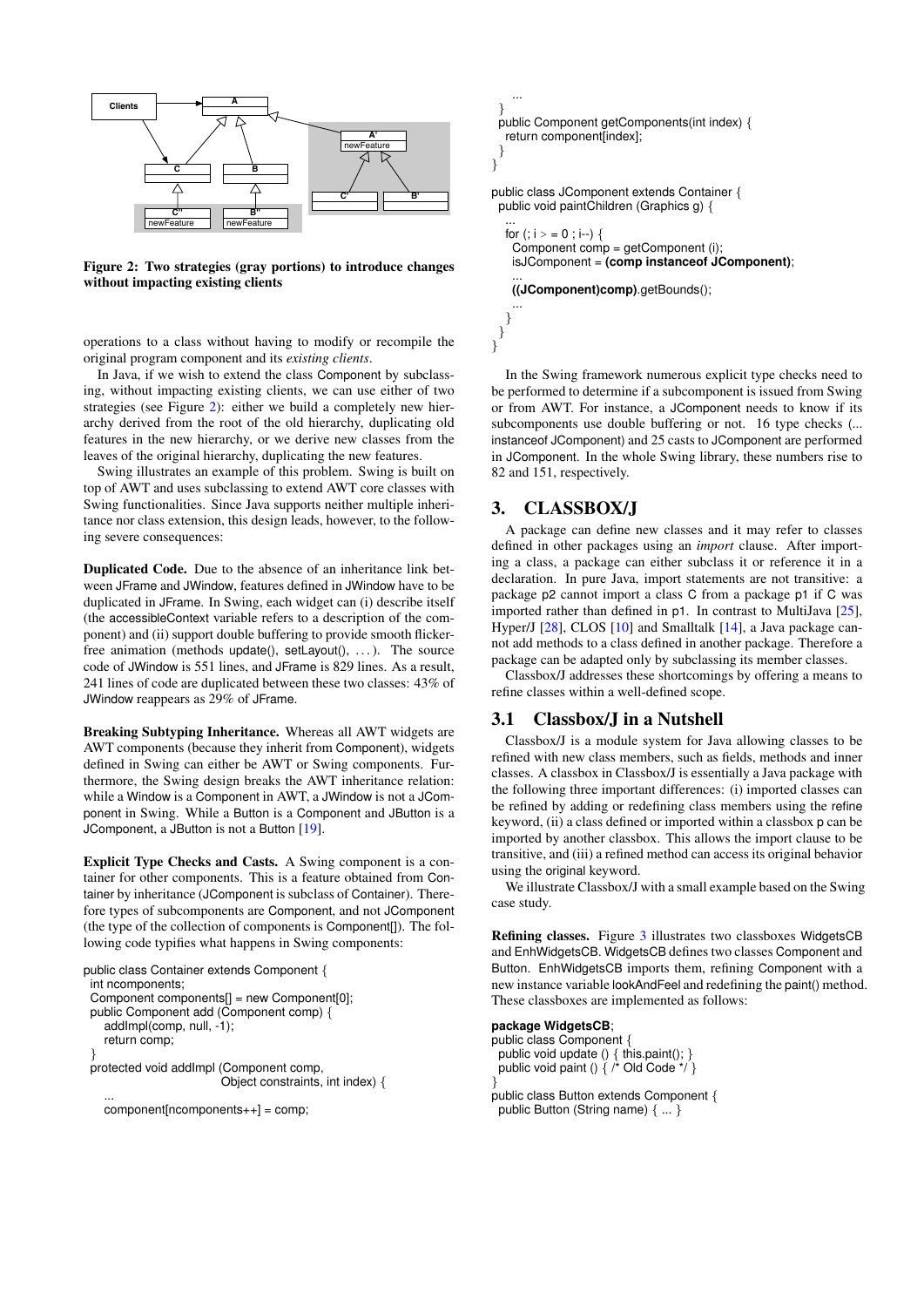

<span id="page-4-0"></span>Figure 3: Two versions of classes **Component** and **Button** are used by two different clients **OldAppCB** and **NewAppCB.**

}

```
package EnhWidgetsCB;
import WidgetsCB.Component;
import WidgetsCB.Button;
refine Component {
 private ComponentUI lookAndFeel;
 public void paint () { /* New code using lookAndFeel */ }
}
```
Refining a class conceptually defines a new version of it. In the previous example, two versions of Component *coexist* at the same time within the system in different scopes. The original version is accessible through WidgetsCB and the new version through Enh-WidgetsCB. Class members refining an imported class are local to the refining classbox and to other classboxes that may import the refined class.

Transitive import. A class imported by a classbox can be transitively imported by other classboxes, whether this class is refined or not. For instance, a client of the new version of the widgets can be defined as:

#### **package NewAppCB**;

```
import EnhWidgetsCB.Button;
public class App
 public static void main(String[] argv) {
   ... new Button().paint(); ...
 }
}
```
## <span id="page-4-2"></span>3.2 New Method Lookup Semantics

As shown in the previous section, class refinements have bounded visibility. Moreover, redefinitions have precedence over imported definitions. This behavior is obtained by a new semantics for method lookup. We illustrate this operationally.

Import over inheritance. Import statements between packages have to be taken into account when looking up a message. The main point is that the import clause has precedence over inheri-



Lookup of update when new Button().update() is performed in NewAppCB: 1, 2, 3, 4, 5, 6 The method update calls the method paint. The latter is looked up as: 1, 2, 3, 4, 5

<span id="page-4-1"></span>Figure 4: Locality of changes entails a new method lookup semantics. The numbers within the black boxes indicate the steps taken in looking up a message sent to a button.

tance: before looking a method up in the superclass, the chain of imports has to be considered first.

Figure [4](#page-4-1) illustrates the lookup of messages update() and paint(). When the message update() is sent to an instance of Button in the classbox NewAppCB, the lookup algorithm first searches for the implementation of update() in the classbox NewAppCB (1). This method is not defined in this classbox, therefore the lookup follows the chain of import (2). In EnhWidgetsCB, update() is not defined, so the lookup continues in WidgetsCB (3). In this classbox, the class Button is not imported anymore but defined in it. Therefore, update() is looked up in the superclass Component but starting from the source classbox (NewAppCB, in step 4). Because Component is not visible within NewAppCB and Button is imported from Enh-WidgetsCB, the lookup continues to EnhWidgetsCB (5). The class Component is visible, but the method update() is not implemented. Finally the method is found in WidgetsCB. The method update() triggers the message paint(). In a similar way, the method paint() is looked up as in steps 1 through 5.

Note that defining new semantics for the method lookup algorithm does not necessarily mean that the virtual machine (VM) must be modified. As described in Section [6,](#page-8-0) the desired behavior can be obtained by inserting some code that performs dynamic run-time stack introspection where a method redefinition occurs.

Multiple imports. As illustrated in Figure [5,](#page-5-1) a diamond graph of imports may imply the use of different class refinements defined by several classboxes. In the classbox AppCB, sending the paint() message to an instance of LabelButton invokes the implementation of paint() on Component defined by WidgetsCB. In a similar way, sending this message to an instance of Button triggers the implementation brought by NewWidgetsCB on Component.

Accessing the original method. When a method is redefined, the original method is accessible using the construct original().

For instance, in the classbox EnhWidgetsCB the extension of Component could be:

```
refine Component {
 private ComponentUI lookAndFeel;
 public void paint () {
   if (lookAndFeel == nil) { original();}
      else { /* use lookAndFeel */ }
  }
}
```
The original() construct invokes the first method (*e.g.*,WidgetsCB .Button.paint() in Figure  $6$ ) in the import chain that was redefined by the method containing the expression original() (e.g., EnhWidgetsCB.Button.paint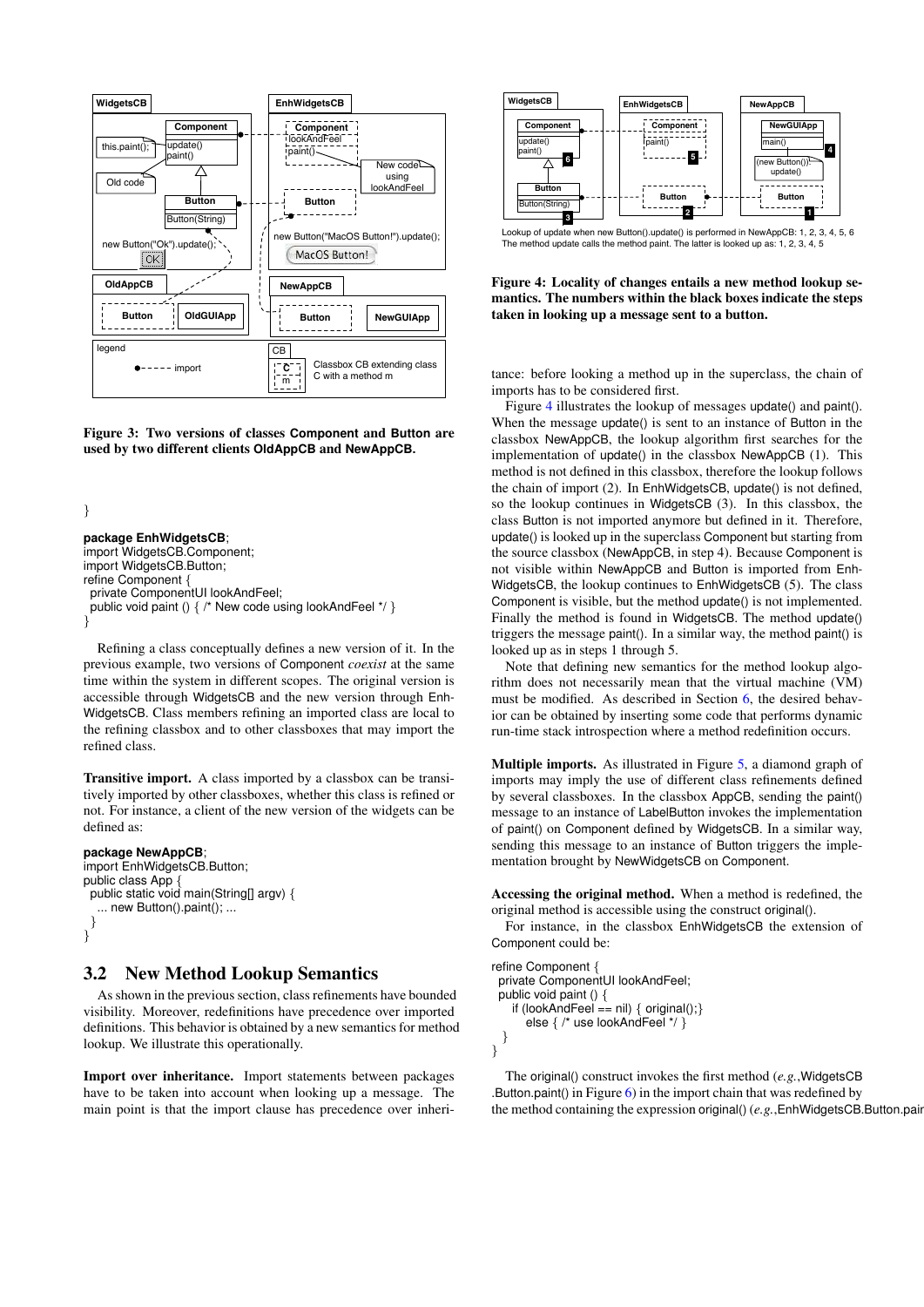

<span id="page-5-1"></span>Figure 5: Within one classbox, different versions of the same class can be accessible. From **AppCB** sending the **paint()** message sent to a **LabelButton** triggers **WidgetsCB**'s refinement, whereas sending it to a **Button** triggers **NewWidgetsCB**.



<span id="page-5-2"></span>Figure 6: The original() construct invokes the hidden method but in the context of the classbox changes.

Note that in particular super invocation in the original methods takes into account potential changes introduced by the classbox containing the original() invocation, preserving that way the method lookup semantics of classbox. In Figure [6,](#page-5-2) new Button().paint() displays a button having a MacOSX look since, first the method WidgetsCB.Button.paint() is executed and the super invocation invokes EnhWidgetsCB.Component.paint().

It is precisely this kind of scenario, which arises frequently in the Swing case study, that has motivated the addition of the original mechanism into the classbox model.

## 3.3 Properties of the Model

The model of classboxes defined in the previous section exhibits several properties related to the visibility of refinements.

Locality of Changes. MultiJava [\[25\]](#page-13-0) with its open-classes and Aspect/J [\[1\]](#page-12-2) with its inter-types allow class members to be defined separately from the class they are related to. Class members are not, however, contained in a unit of scope, therefore redefinition is not allowed and composition has to be explicitly stated. With classboxes, refinements of an imported class are visible to the refining classbox and to other classboxes that import this refined class. The refined class is a new version of the original class that coexists in the same system. Figure [3](#page-4-0) shows two clients OldAppCB and NewAppCB using the old and new version of the widget framework. Any refinement introduced to WidgetsCB by EnhWidgetsCB does not impact OldAppCB. This is because changes are confined to EnhWidgetsCB and to other classboxes that may imported the classes it refines (*e.g.*,NewAppCB).

Precedence of redefinition. Redefined class members have precedence over the imported definition. EnhWidgetsCB redefines the method paint() for Component, thus hiding the previous definition. From this classbox and other classboxes that may import Component or its subclasses, the original definition of paint() is no longer accessible. Within the classbox EnhWidgetsCB or NewAppCB, sending the message update() or paint() to an instance of Button will trigger the new definition of paint().

Refinements along a chain of import. With classboxes, imports are transitive: a new version of an imported class can be re-imported. Figure [3](#page-4-0) shows the class Button defined in WidgetsCB that is imported in EnhWidgetsCB and from this last, are imported in NewAppCB. From the point of view of an importing classbox, there is no distinction between a class that is defined or imported in the provider classbox (*i.e.*, classbox where the class is imported from). An imported class can always be refined and then re-imported, even multiple times over a chain of imports.

## <span id="page-5-0"></span>4. CROSS-CUTTING CHANGES

Refining a class is superficially similar to subclassing: a classbox can add new interfaces, fields, methods, static field, inner classes and constructors as well as redefine methods of an imported class. The key difference is that the changes are applied to the original class, not a subclass, but only within a well-defined scope. It is this feature that supports the introduction of cross-cutting changes. The following example shows how a *look and feel* feature is added to the root of a class hierarchy without breaking former clients, while propagating the refinements to collaborating classes. As shown in Figure [7,](#page-6-1) two classboxes WidgetsCB and FactoryCB define a base system which clients rely on. Since modifying these base classes would break these clients, changes cannot be directly applied to the classboxes WidgetsCB and FactoryCB, but are introduced in class-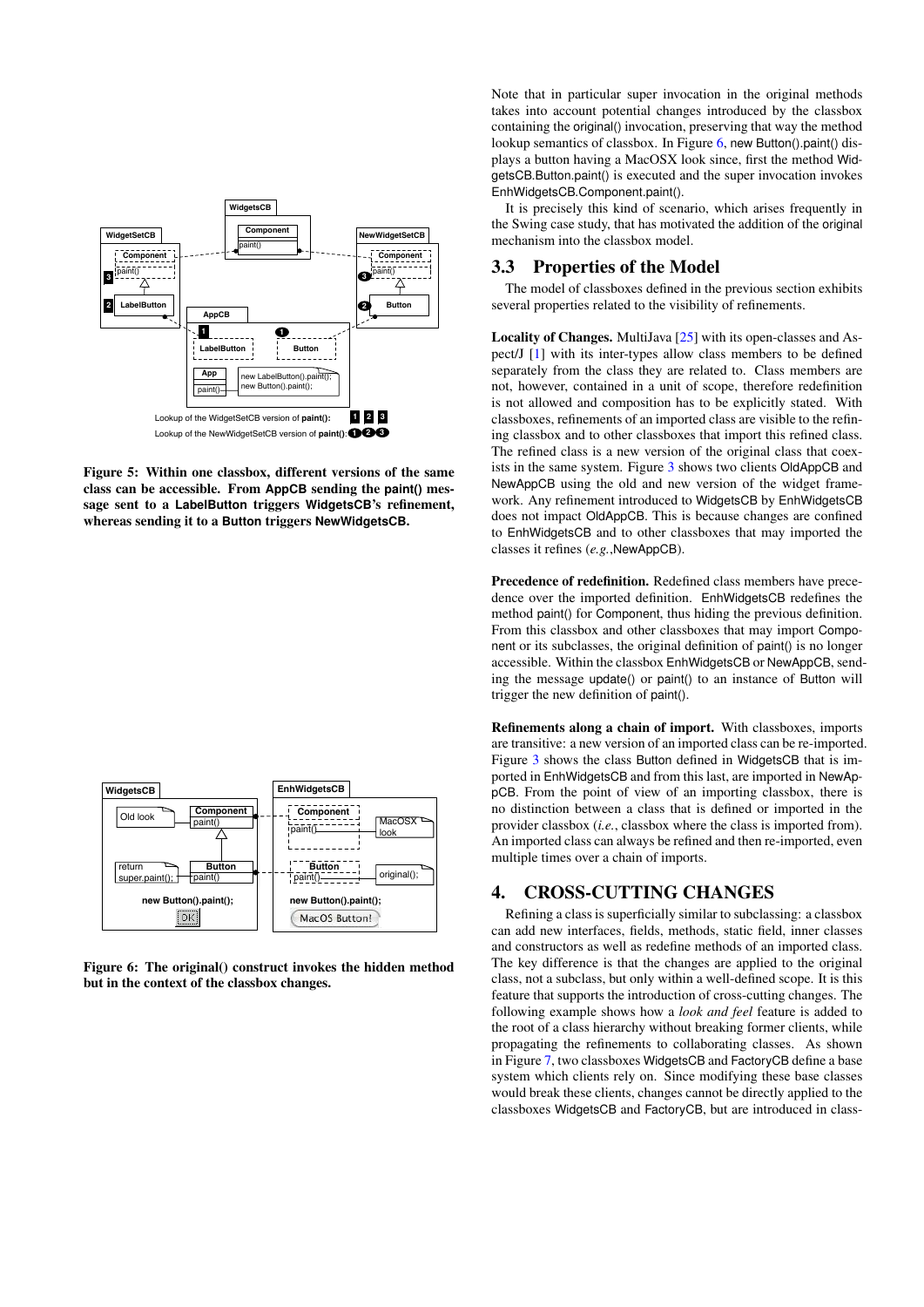

<span id="page-6-1"></span>Figure 7: From the viewpoint of **AppCB**, refinements of the root of the hierarchy (**Component**) are propagated to the class **Factory**. This is a consequence of importing the version of widgets that have a look and feel.

box LookAndFeelCB and used by a new client in AppCB. The rest of this section shows how classboxes allow one to incorporate these changes without having to modify WidgetsCB and FactoryCB.

The following example shows some refinements defined with classboxes on a base system that (1) does not break clients that rely on the original definitions of this system, and that (2) propagate these refinements to collaborating classes defined in other classboxes.

Base system. The classbox WidgetsCB defines three classes: an abstract class Component and two subclasses Button and Window. The source code of this classbox is:

#### **package WidgetsCB;**

```
public abstract class Component {
  public abstract void paint();
}
public class Button extends Component {
  public Button () { }
  public void paint() {
     System.out.println("Button");
  }
}
public class Window extends Component {
  int x1, y1, x2, y2;
  public Window () { x1 = 50; y1 = 50; x2 = 200; y2 = 200; }
  public void paint()
     System.out.println("Window");
  }
}
```
New widgets are created using a factory. This factory is implemented in a separate classbox FactoryCB. When it was designed, the implementor of Factory relied on the version of the widgets obtained from WidgetsCB without any look and feel. The widget factory is defined as:

```
package FactoryCB;
import WidgetsCB.*
public class Factory
  public Button new Button () { return new Button(); }
  public Window newWindow () { return new Window(); }
}
```
Refinement of the base system. To introduce the changes that add a "look and feel" to the widgets, two new classboxes are added: LookAndFeelCB, which effectively defines the changes, and AppCB, which is a new client of the resulting system. In LookAnd-FeelCB the root class Component is refined with a lookAndFeel variable. In order for classes Button and Window to use this new variable added to their superclass, their constructor and paint() are redefined. These refinements are defined as:

#### **package LookAndFeelCB;**

}

}

}

}

```
import WidgetsCB.Component;
import WidgetsCB.Button;
import WidgetsCB.Window;
public class LookAndFeel {
 ...
refine Component {
  LookAndFeel lookAndFeel; // Variable added to Component
refine Button {
  public Button() { // Constructor redefined
   lookAndFeel = new LookAndFeel("ButtonMacOSX");
   original(); // Original constructor called
  }
  public void paint() { // Method paint redefined
     System.out.println(lookAndFeel.getName());
  }
refine Window {
  public Window() { // Constructor redefined
   lookAndFeel = new LookAndFeel("WindowMacOSX");
   original(); // Original constructor called
  }
  public void paint() { // Method paint redefined
     System.out.println(lookAndFeel.getName());
  }
```
A small application is built in the classbox AppCB. This classbox imports the class Factory from FactoryCB and the widgets having a look and feel from LookAndFeelCB. Now when the new application uses the factory to create widgets, it gets widgets with the look and feel as defined in the LookAndFeelCB classbox, whereas the clients of the original code defined in WidgetsCB are not impacted, *i.e.*, get widgets without look and feel. As AppCB imports the version of Window and Button with a look and feel, from the perspective of AppCB, this version of the widgets takes precedence over the one present in FactoryCB.

#### **package AppCB;**

```
import FactoryCB.<sup>*</sup>
import LookAndFeelCB.*;
public class App {
  public static void main (String[] argv) {
     Factory f = new Factory;
     Window w = f.newWindow():
     Button b = f.newButton();
     //Display "WindowMacOSX" and "ButtonMacOSX"
     w.paint();
     b.paint();
  }
```
#### }

## <span id="page-6-0"></span>5. SWING AS A CLASSBOX

Because the mechanism provided by Java to specialize code is inheritance, Swing is built on top of AWT using subclassing. As already shown in Section [2](#page-2-0) this extension of AWT is developed at a high cost: (i) properties defined in AWT according to the inheritance property are not valid in Swing anymore (*i.e.*, in AWT a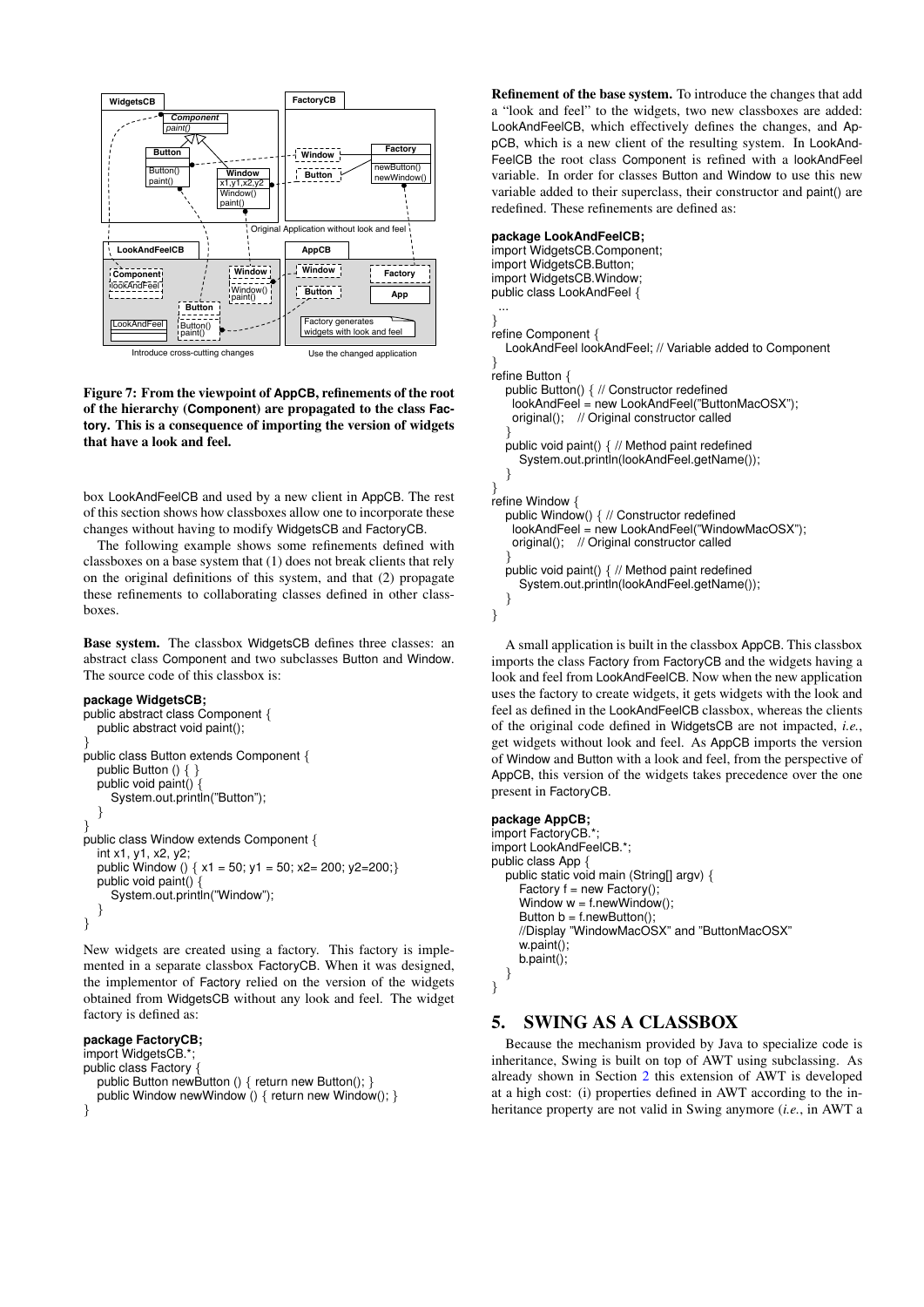

<span id="page-7-0"></span>Figure 8: An ideal refactoring based on classboxes

Frame is a Window, but in Swing a JFrame is not a JWindow. Not all Swing widgets are JComponent), (ii) a serious amount of code is duplicated to emulate missing inheritance links in Swing (*i.e.*, 43% of JWindow is duplicated in 29% of JFrame), and (iii) Swing code is littered with explicit type checks.

Figure [8](#page-7-0) shows an ideal situation where Swing would be extending AWT using classboxes. Obtaining such a situation would be possible if Swing would have been implemented by following the inheritance tree of AWT (*i.e.*, introducing a JContainer class) or if we could afford to perform a complete overhaul of Swing. Since Swing, however, is a large framework with complex logic we cannot rewrite it totally to obtain the situation depicted. In order to illustrate how classboxes offer a working solution, we refactored Swing as a classbox that refines AWT classes. In this section we first describe the new architecture of Swing made out of classboxes, then we present the results obtained, and finally we describe some issues that we encountered while refactoring.

#### 5.1 Swing Refined from AWT Class

We focus on the refactoring of the core class JComponent, and then we describe how the classbox SwingCB is defined.

**Component** refactored in two steps. The goal of refactoring JComponent is to make the Swing version JComponent a refinement of the AWT version Component. As depicted in Figure [1,](#page-2-1) the class JComponent is a subclass of the AWT classes Container and Component. As Container is an intermediate class between JComponent and Component, the refactoring of the class JComponent is done in two steps, as illustrated in Figure [9:](#page-7-1)

- 1. *Incorporating the class Container in JComponent.* A Swing component has the ability to contain other components. Features defined by Container have first to be included in JComponent. Container defines 108 methods and 21 fields, however only a few of them have to be duplicated (32 methods related to container management (*e.g.*,add, remove) and events management, and 3 variables). We define this "enlarged" JComponent in the classbox SwingCB. This new class is a subclass of Component, which is imported in the new classbox SwingCB. JComponent overrides 22 methods in Container and most of the overriding methods do not perform any super call. For the methods in JComponent that perform a super call, the two implementations are simply merged.
- 2. *Making this new JComponent a refinement of Component* The inheritance link between JComponent and the imported Component is replaced by a refinement link.



<span id="page-7-1"></span>Figure 9: The refactoring of the AWT class **Component** is performed in two steps: (i) the intermediate class is merged to **JComponent**, then (ii) this merge becomes a refinement of the AWT class **Component**.

Swing as AWT refined. Figure [10](#page-7-2) depicts the new architecture of Swing. Because the definition of a Java package is a valid definition of a classbox, the package java.awt is immediately turned into the AwtCB classbox: no modification is applied to AWT.

The classbox SwingCB imports the class Component, Window, Frame, and Button from AwtCB. These classes are refined with the Swing features.



<span id="page-7-2"></span>Figure 10: Swing refactored as a classbox.

## 5.2 Advantages with Classboxes

The Swing classes JComponent, JButton, JWindow and JFrame have been refactored as refinement of their AWT counterpart classes. The amount of code refactored is about 6,500 lines of code spread over these 4 classes. Designing Swing with classboxes has several advantages over the original implementation.

Inheritance coherence. The inheritance link defined in the AwtCB is fully preserved in the SwingCB. Therefore every Swing widgets, including frames and windows, are swing components. The relation "a frame is a window" stated by AWT is true in SwingCB.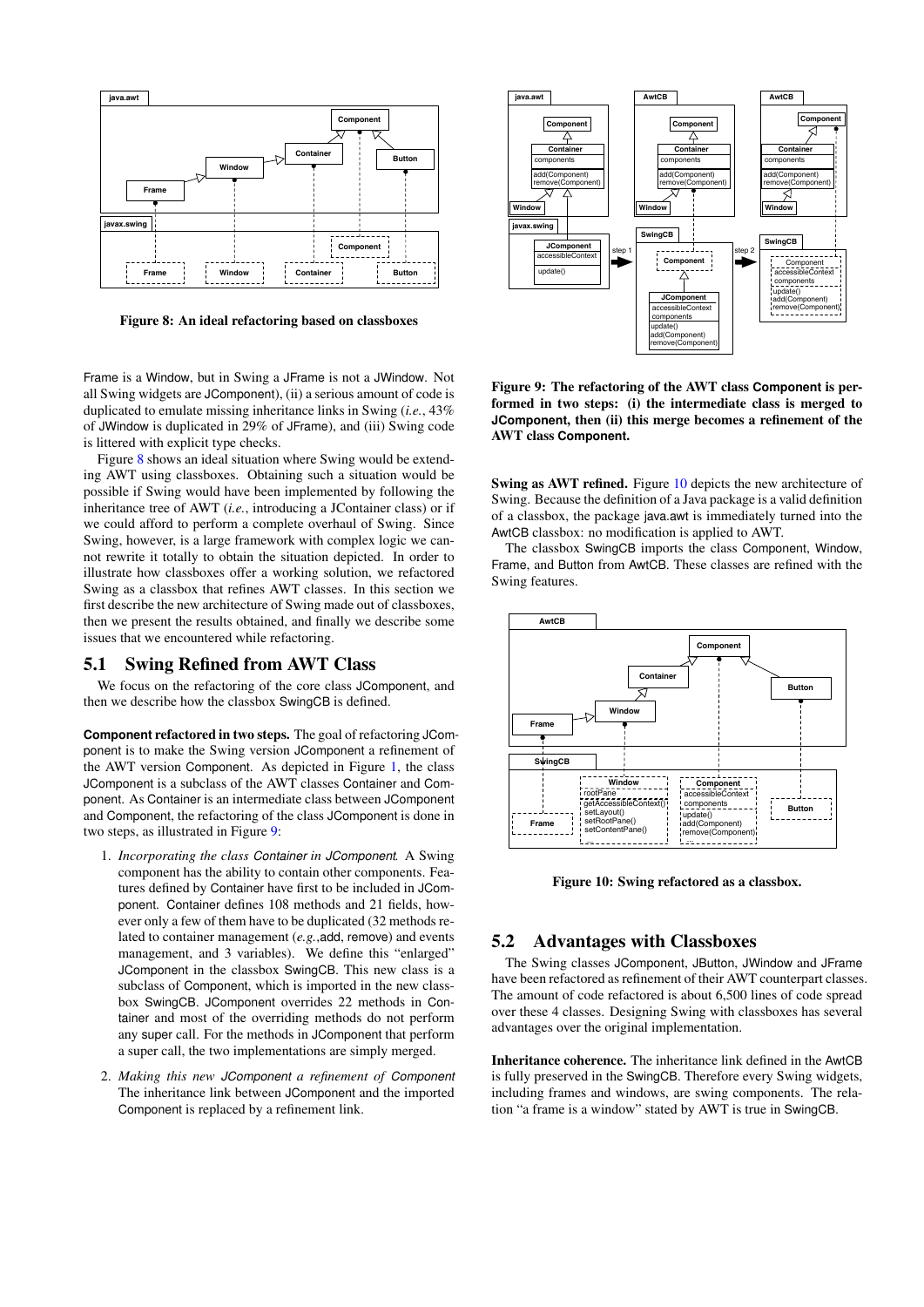Removed duplicated code. JWindow and JFrame are refactored into refinements of Window and Frame. As a result: Frame remains a subclass of Window in Swing and all the duplicated methods and variables related to the layout, root pane and content pane in JFrame are removed. The size of refined Frame is 29% less than the original JFrame.

Because JFrame and JWindow do not inherit from JComponent, the update() method defined by the latter had to be duplicated in JFrame and JWindow. With Swing as a classbox, this duplication is eliminated.

Explicit type checks avoided. Within the SwingCB classbox, a Swing component is a Component. Therefore, all the explicit typechecks and casts used in the original Swing to check if a subcomponent is a Component or a JComponent are useless.

Since the checks (... instanceof JComponent) are always true, downcasts from Component to JComponent are simply removed. The 16 type-checks (... instanceof JComponent) and 25 casts to JComponent were removed while refactoring the class JComponent (no such expressions are present in the other refactored classes).

## 5.3 Issues and Limits

Now we discuss the results obtained and the impacts on the packages in terms of their visibility.

Refactoring super calls. Several methods related to the content management in JWindow like remove(Component) and setLayout( LayoutManager) override methods defined in Window. These methods perform a check on a property of the root pane, then call the original definition using a super call. For instance, the definition of setLayout( LayoutManager manager) in JWindow is:

```
public void setLayout(LayoutManager manager) {
  if (isRootPaneCheckingEnabled()) {
    throw createRootPaneException("setLayout");
  }
  else {
     super.setLayout(manager);
  }
}
```
The expression super.setLayout( manager) triggers the implementation defined in the AWT class Window. Refactoring this overriding method into a refinement of Window implies that the original keyword must be used to invoke the original AWT definition. This scenario convinced us of the need to introduce the original() construct to the classbox model.

Need to enlarge visibility of some Swing classes. Replacing the Swing class JComponent by a refinement of Component enlarges the visibility of some classes that were in Swing. For instance, JComponent references Swing classes like AncestorNotifier, which are private to the javax.swing package. Swing classes that were private to Swing need to be visible outside their defining package.

Limitations of our refactoring. Unfortunately, removing the class JComponent would entail a major overhaul of Swing. The reason is that each method of the class javax.swing.plaf.ComponentUI refers to the name JComponent. Given our limited resources for this experiment, we confined this overhaul to the classes JWindow, JFrame and JButton. As a consequence, our version of Swing does not contain the pluggable look and feel.

Execution cost. With our current implementation of classboxes, the new method lookup semantics is about 22 times slower than the

normal one. This result is obtained from triggering 10000 times the update() methods redefined in Component. This loop takes 1008 ms, whereas it is 45 ms for the same method directly implemented in this class. As explained in the following section, our implementation is rather naive. In our previous work with classboxes in Smalltalk [\[4\]](#page-12-4), we were able to optimize the implementation so that the cost of the redefined method lookup is only 1.1 times slower (compared to 22 times slower with the Java version).

# <span id="page-8-0"></span>6. IMPLEMENTATION

We implemented a preprocessor that translates classbox definitions into pure Java files, which are then compiled using a classical compiler. While producing Java source files, classboxes are compiled away by producing a Java package for each classbox. Our implementation is freely available at [www.iam.unibe.ch/](http://www.iam.unibe.ch/~scg/Research/Classboxes)∼scg/Re[search/Classboxes](http://www.iam.unibe.ch/~scg/Research/Classboxes). It offers an executable cbj compiler similar to the javac compiler, where argument files are classbox-aware. Please note that this implementation is *naive* and serves only as a proof-of-concept for Java.

Our implementation handles three different ways of refining an imported class: (i) a new class member is added (*i.e.*, not redefined), (ii) a class member other than a method is redefined, and (iii) a method is redefined. The following sections examine each of these cases. We drew a distinction between redefined methods and other redefined class members because the former are dynamically looked up when messages are sent, but not the latter (which are statically bound). We then describe how the new method lookup semantics is implemented using dynamic introspection of the method call stack (Section [6.4\)](#page-9-0). And finally we show how the transitivity of imports is handled (Section  $6.5$ ) and we present some limitations and possible improvements (Section [6.6\)](#page-9-2).

# 6.1 Pure Class Member Addition

Class members that are new additions (not redefinitions) are inserted into the Java class without being modified. For instance, a classbox WidgetsCB defines an empty class Component, that is refined in a classbox EnhWidgetsCB.

| //Classbox WidgetsCB<br>package WidgetsCB;<br>public class Component { | //Classbox EnhWidgetsCB<br>package EnhWidgetsCB;<br>import WidgetsCB.Component;<br>refine Component {<br>private int color;<br>public int color $() \{$<br>return color; |
|------------------------------------------------------------------------|--------------------------------------------------------------------------------------------------------------------------------------------------------------------------|
|                                                                        |                                                                                                                                                                          |
| <b>TT 71</b>                                                           | $\mathbf{1} \cdot \mathbf{1}$                                                                                                                                            |

When passed to our  $cb$ <sup> $\dagger$ </sup> preprocessor, the resulting Java package used to generate pure java bytecodes is:

```
package WidgetsCB;
public class Component {
 private int color;
 public int color () {
  return color;
 }
}
```
## 6.2 Redefinition of ClassMembers Other Than **Methods**

For class members that are not looked up (*i.e.*, variables, static fields, static initializations) a renaming is performed while compiling a classbox away. Classbox WidgetsCB defines a class Component that contains a variable color accessed by a method color1() and an inner class Color. This class is refined in a classbox EnhWidgetsCB with a new variable color, a method color2() and a new inner class Color.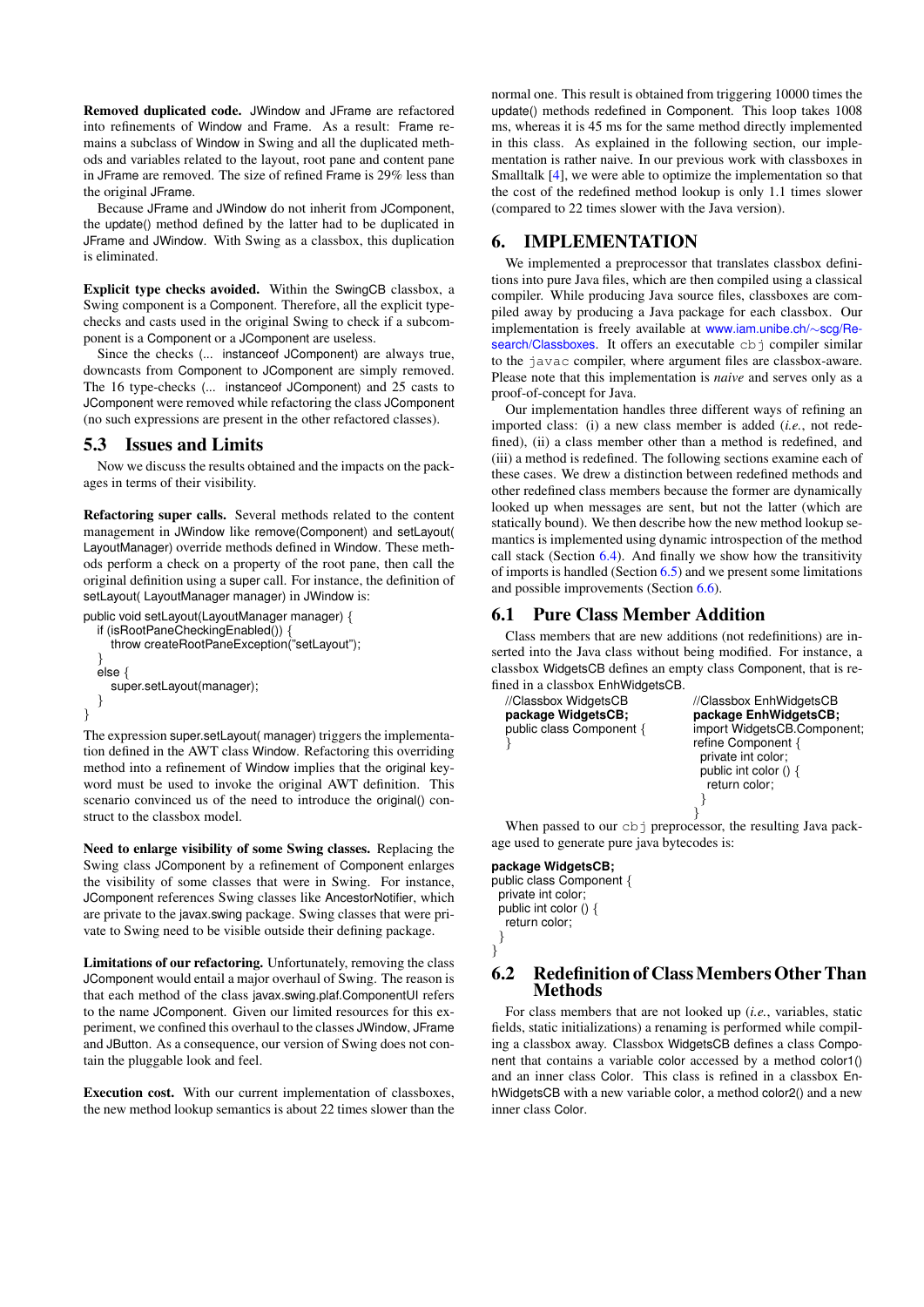```
//Classbox WidgetsCB
  package WidgetsCB;
  public class Component {
   Color color;
   public Color color1() {
    return color;
    }
   class Color {}
  }
                                   //Classbox EnhWidgetsCB
                                   package EnhWidgetsCB;
                                   import WidgetsCB.Component;
                                   refine Component {
                                     Color color;
                                     public Color color2() {
                                      return color;
                                     }
                                     class Color {}
                                    }
  The resulted Java code gathers all the class members:
package WidgetsCB;
```

```
public class Component {
 WidgetsCBColor WidgetsCBcolor:
 EnhWidgetsCBColor EnhWidgetsCBcolor;
 public WidgetsCBColor foo() {
   return WidgetsCBcolor;
 }
 public EnhWidgetsCBColor bar() {
   return EnhWidgetsCBcolor;
 }
 class WidgetsCBColor { }
 class EnhWidgetsCBColor { }
}
```
# <span id="page-9-3"></span>6.3 Method Redefinition

Looking up methods that are redefined requires a new method lookup semantics (Section [3.2\)](#page-4-2). When producing Java source code, method redefinitions are compiled into one method where each redefinition is contained in a if statement used to trigger the right definition according to the current position in the execution flow of the program (*cf.*, following section). The method paint() contained in the class Component is redefined in EnhWidgetsCB

```
//Classbox WidgetsCB
package WidgetsCB;
public class Component {
 public void update() {
  paint();
 }
 public void paint() {
  //Original paint
 }
}
                                 //Classbox EnhWidgetsCB
                                 package EnhWidgetsCB;
                                 import WidgetsCB.Component;
                                 refine Component {
                                  public void paint() {
                                    //Enhanced paint
                                  }
                                 }
```
The pure Java source code produced contains only one paint() method that gathers the two implementations of the method.

#### **package WidgetsCB;**

```
public class Component {
 public void update() {
  paint();
 }
 public void paint() {
  if ( ClassboxInfo.methodVisible (
             "EnhWidgetsCB", "Component", "paint")) {
    //Enhanced paint
  }
  if ( ClassboxInfo.methodVisible (
              "WidgetsCB", "Component", "paint")) {
    //Original paint
  }
 }
}
```
ClassboxInfo is a generated class that (i) gathers some informations about the composition of classboxes needed at runtime like a description of the classboxes that were used to produce the Java code, and (ii) offers some methods useful to introspect the method calls stack. At runtime, when the update() method is invoked, one of the two implementations is executed according to the structure of classboxes inferred from the method calls stack.

## <span id="page-9-0"></span>6.4 Dynamic Introspection of the Method Call **Stack**

Whenever a redefined method is invoked, the method call stack is reified (by using the exception handling mechanism of Java) to build the structure of the classboxes.

```
//Classbox OldAppCB
package OldAppCB;
import WidgetsCB.Component;
public class OldApp {
 public static void main (String[] argv) {
  // Original paint method invoked
  new Component().update();
 }
}
```
When the main(...) method of the OldApp is invoked, before entering the paint() method the corresponding method call stack given by Java is:

WidgetsCB.Component.update() //Top of the stack OldAppCB.OldApp.main() //Bottom of the stack

Using this stack reification and the information about the structure of classboxes kept in ClassboxInfo, the static method Classbox-Info.methodVisible ("EnhWidgetsCB", "Component", "paint") yields false, whereas ClassboxInfo.methodVisible ("WidgetsCB", "Component", "paint") return true.

NewAppCB is a client of the refined Component:

```
//Classbox NewAppCB
package NewAppCB;
import EnhWidgetsCB.Component;
public class NewApp {
 public static void main (String[] argv) {
   // Enhanced paint method invoked
  new Component().update();
 }
}
```
In a similar way, before entering the paint() method, the method call stack is:

WidgetsCB.Component.update() //Top of the stack NewAppCB.NewApp.main() //Bottom of the stack

Because the paint() method is redefined in the classbox NewAppCB, the new implementation has to be used: the static method ClassboxInfo.methodVisible ("EnhWidgetsCB", "Component", "paint") yields true, whereas ClassboxInfo.methodVisible ("WidgetsCB", "Component", "paint") return false.

## <span id="page-9-1"></span>6.5 Adapting Classbox Import to Package Import

Since class imports are transitive in Classbox/J, but not in plain Java, all transitive imports must be compiled away. In the resulting Java source code, each import statement must refer to the original package that defines this class.

For example, while producing the package corresponding to the classbox NewAppCB the import statement import EnhWidgetsCB. Component is translated into import WidgetsCB.Component because the class Component is defined in WidgetsCB.

# <span id="page-9-2"></span>6.6 Limitations and Possible Improvements

Since the current implementation is only intended to serve as a proof of concept, we feel it is important to raise a few points concerning the limitations of this prototype.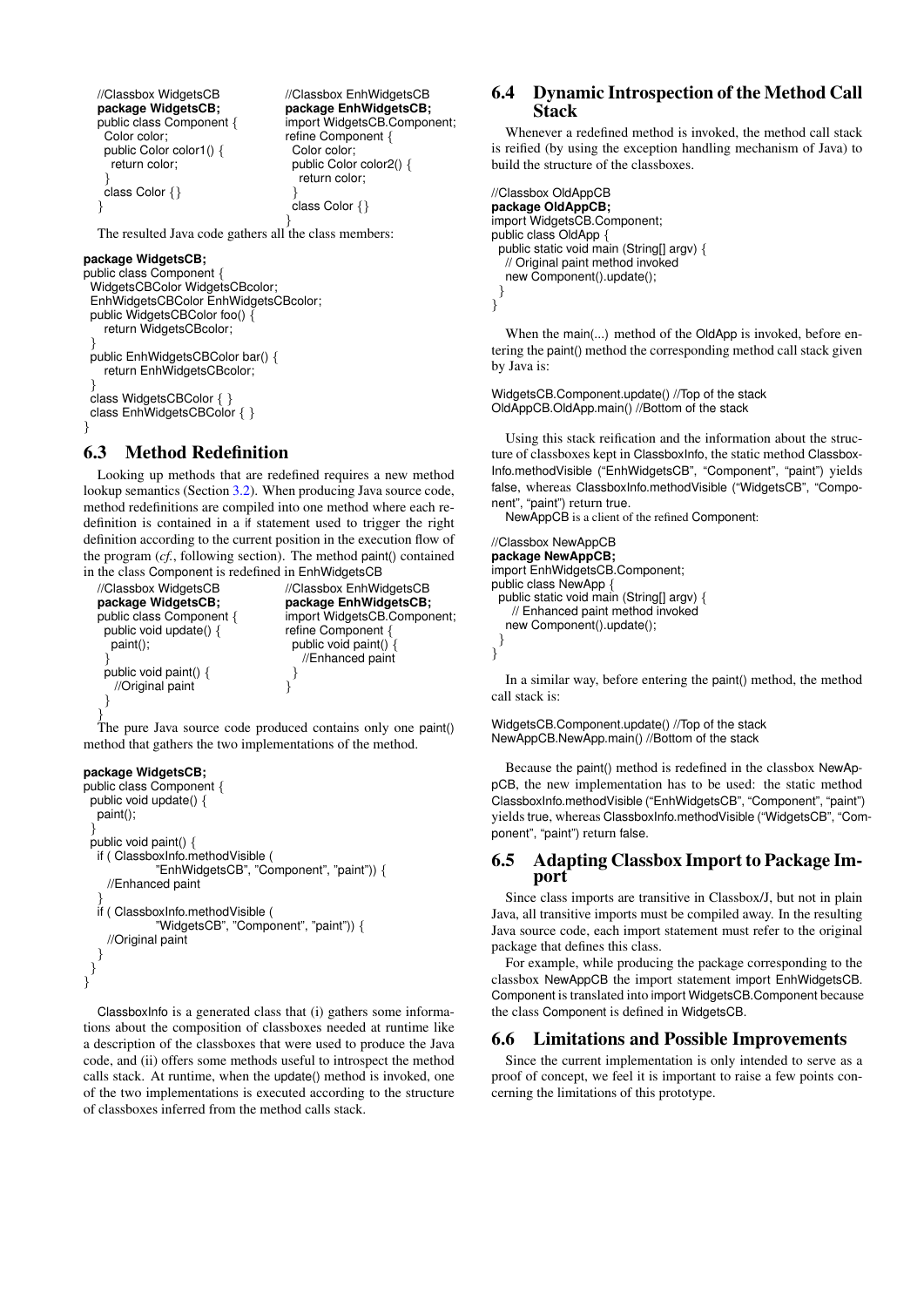Native methods. A native method is a function written in a language other than Java. Only the signature of the method is declared within the Java class. Because such methods do not contain any Java code, they cannot be rewritten using the mechanism described above. As a consequence, native methods cannot be redefined.

Super call in a constructor. Constructors can be redefined as well as methods. Constructor redefinitions are compiled into one single constructor following the mechanism described in Section [6.3.](#page-9-3) This approach is, however, limited when a constructor performs a super call. Java enforces the constructor of the superclass to be executed *before* the constructor of the subclass: the super call has to be the first statement of the constructor. Therefore the body of a constructor cannot be embedded in a if statement.

Debugging facilities. Even with our current approach where classboxes are compiled away, information about classboxes needed to structure the system is available (class ClassboxInfo). This information is accessible with a debugger, however it is tedious to manually retrieve the defining classbox for a given class member. Development with classboxes would be more comfortable with a classboxaware debugger.

Modifying the VM. Prior to this work, we implemented two versions of the classbox model in Smalltalk: (i) by implementing a new method lookup algorithm within the VM [\[5\]](#page-12-5), and (ii) by using bytecode transformation and method context reification on a normal VM [\[4\]](#page-12-4). The cost of the former strategy is about 1.1 times slower and the latter is about 1.25 times slower (these figures were obtained by comparing the execution times of a normal Smalltalk application in a classbox and a plain environment ).

The Java VM does not provide a bytecode that reifies the context of a method call. Therefore, the latter strategy cannot be implemented in Java. By modifying the Java VM to implement a new method lookup algorithm [\[5\]](#page-12-5), we expect to achieve a similar speedup. Whereas with this approach we would need to modify the VM (which can be tedious), the advantage is that classboxes would be transparent in term of run-time cost.

## <span id="page-10-0"></span>7. RELATED WORK

Over the last decade considerable research has focused on new ways to modularize or change a system. One main line of our work has been to keep the notion of class and package distinct. This has to be put in contrast with systems like virtual classes [\[21\]](#page-12-11) or hierarchy inheritance [\[8\]](#page-12-12) where classes and modules are unified under a common lookup algorithm operating on namespaces that serve as classes and modules.

The related work presented in this section can be classified according to five families: (i) class extensibility (class extensions, Unit, Jiazzi, open classes), (ii) module (MixJuice, MJ), (iii) alternative inheritance (mixins, virtual classes, nested and hierarchy inheritance), (iv) other approaches (AOP, namespaces).

## Class Extensibility

Class extension. CLOS [\[17\]](#page-12-0), Smalltalk [\[14\]](#page-12-1) and Objective-C [\[27,](#page-13-7) [29\]](#page-13-8) allow an already existing class to be extended with new methods or method redefinitions (not in Objective-C). These *class extensions*, however, are global, which leads to conflicts when two packages extend the same class with the same methods. The resolution policy usually adopted is that the last version of a redefined method is the one that will be globally used. As a consequence, only a single version of a class can be present in a running system.

Classboxes make it possible for multiple versions of the same class to be present in the system at the same time.

Unit. MZScheme [\[13\]](#page-12-13) offers an advanced module system in which a *unit* is the basic building block. A unit is a packaging entity composed of requirements, definitions and exports. Mixins are defined by creating within a unit a subclass of a class that will be provided by other units at linking time. Units have to be instantiated and composed with each other to form a program. Reusability and extensibility are expressed by recombining units. An application, made of units, can be recomposed and by aliasing new units can inserted. Units differ from classboxes since a unit acts as a black box: a class within a unit cannot be refined. Instead a new unit has to be provided and included in a recomposition. New mixins can be defined to extend a base system, but we fall again in all the problem related to using inheritance. Therefore not much would have been gained if Swing had been refactored with units.

**Open classes.** MultiJava [\[25\]](#page-13-0) is an extension of Java that supports open classes and multiple method dispatch. An open class is a class to which new methods can be added. Method redefinitions are not, however, allowed: an open class cannot have one of its existing methods refined.

Jiazzi. The *unit* system of MZScheme has been ported to Java. Jiazzi [\[22\]](#page-13-9) is an enhancement of Java that adds support for encapsulated code modules as unit. The main difference with MZScheme is that Jiazzi enables the creation of open classes that can be enhanced with new methods and fields without invasively modifying the original definitions or breaking their existing subclasses. This enables a modularization of cross-cutting concerns [\[23\]](#page-13-10). Refinements occur with links between units. The difference with classboxes are twofold: (i) classes defined in the same unit are tied together. Let's assume a class PointFactory and a class Point are contained into the same unit, and Point is imported and refined with a color feature in another unit. Because PointFactory is defined in the same unit that the colorless version of Point, even if PointFactory is also imported in the unit containing the color addition, there is no way for the factory to produce colored points. (ii) Refinement applications are implemented with subclassing, therefore an instance of Point produced in a unit is not an instance of the refined class Point.

### Modules

**Mixjuice.** Mixjuice [\[16\]](#page-12-14) defines difference-based modules, in which a module can refine a class defined in another module by adding new class members. A refined class constitutes a new version. Contrary to classboxes, with MixJuice multiple versions of the same class *cannot*, be present in the system at the same time.

MJ. MJ [\[9\]](#page-12-15) is a module system for Java that provides a high-level interface to abstract low-level Java technical issues related to class loading. The focus of MJ is to support the deployment of different versions of the same package. As such with MJ changes cannot be added to existing classes. In MJ, a module contains the following information: (i) class definition, (ii) dependencies with classes offered by other modules, (iii) access control for this module's provided classes like class privacy and restriction for the clients in subclassing provided classes, and (iv) some initialization code.

By removing some technical limitations of the dynamic class loading mechanism related to the use of CLASSPATH, MJ allows multiple versions of a class to coexist at the same time within a system. These versions are referenced by different namespaces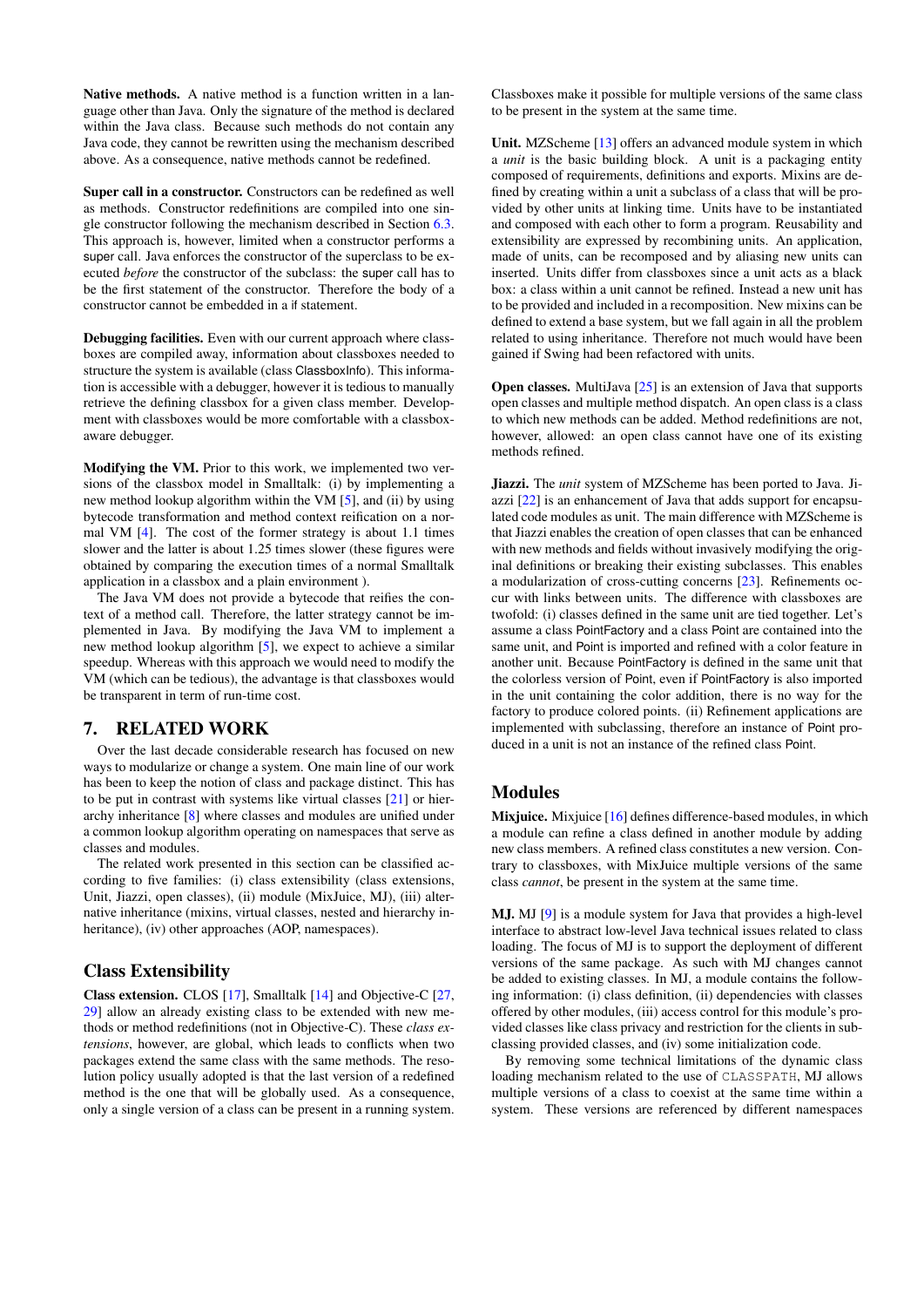(*i.e.*, classloaders), therefore, they are considered to be two different classes. New versions of a class cannot be propagated to formerly collaborating classes without modifying the original dependancies: modules are considered to be black boxes in which contained classes cannot be modified. This mechanism differs from classboxes because, for a given class, formerly collaborating classes can be reused with new versions of the original class. MJ cannot be used to refactor Swing to our new architecture since classes cannot be extended with new changes.

## Alternative Inheritance

Virtual classes. Virtual classes were originally developed for the language BETA [\[18\]](#page-12-16), primarily as a mechanism for generic programming rather than for extensibility [\[21\]](#page-12-11). Keris [\[37\]](#page-13-11), Caesar [\[24\]](#page-13-3), and gbeta [\[11\]](#page-12-3) offer such a mechanism, where method and class lookup are unified under a common lookup algorithm. Virtual classes are not statically safe because they permit types of method parameter to change covariantly with subtyping. In a similar way that a method is looked up according to an instance, a class is looked up according to an instance (*i.e.*, an encapsulating class). With such a unification of method and class lookup, the role of a class is overloaded with semantics of packages and objects constructor. With classboxes, we keep the original meanings of class and package separate.

Hierarchy Inheritance. Cook [\[8\]](#page-12-12) presents a use of inheritance as a derivation of modified hierarchies or other graph structures. Links between nodes in a graph are interpreted as self-references from within the graph to itself. By inheriting the graph and modifying individual nodes, any access to the original nodes is redirected to the modified versions. For example, a complete class hierarchy may be inherited, while new definitions are derived for some internal classes. The result of this inheritance is a modified class hierarchy with the same basic structure as the original, but in which the behavior of all classes modified that depend upon the classes explicitly changed is modified. Hierarchy inheritance is based on having a lookup of classes and on relationship between group of classes, whereas with classboxes, no class-lookup is involved and import is done at the class-level.

Nested inheritance. The Jx programming language  $[26]$  is an extension of Java where members of an encapsulating class or package may be enhanced in a subclass or subpackage. Packages may have a declared inheritance relationship. Nested classes in Jx are similar to virtual classes. Unlike virtual classes, nested classes in Jx are attributes to their enclosing class, not attributes of instances of their enclosing class. The difference with classboxes is that in Jx (i) inheritance is overloaded with import semantics, and (ii) a class is defined in only one classbox and can be extended by others, whereas with Jx classes are looked up according to the inheritance defined between packages and between classes.

Scala. Scala [\[32\]](#page-13-12) is a statically-typed object-oriented and functional programming language developed at EPFL, the Ecole Poly- ´ technique Fédérale de Lausanne. Scala introduces a new concept to solve the extensibility problem (Section [2.2\)](#page-2-2): *views* allow one to augment a class with new members. Views follow some of the intuitions of Haskell's type classes, translating them into an objectoriented approach. The scope of a view can be controlled, and competing views can coexist in different parts of one program. A view is statically applied by the compiler to satisfy type constraints. For instance, if a variable anA is of type A, the compiler would translate an expression var  $aB$ :  $B = a$ , which declares a variable  $aB$  of type  $B$ and initializes it with a reference to anA, as var aB: B = view(anA), where view is a method (or a function) provided by the programmer, taking an argument of type A and returning an object of type B. In Scala a conversion is done by using type information provided by the programmer whereas with classboxes the scope of change depends on the graph of classboxes involved in the computation.

Mixin Layers. A collaboration-based design [\[15,](#page-12-17) [36\]](#page-13-13) aims at supporting large-scale refinements. A *collaboration* is a set of *roles* applied to a set of *participant objects*. Collaborations are layered linearly to form an application. In mixin layers [\[33\]](#page-13-14), Smaragdakis and Batory represent a collaboration as a C++ template, a role as a mixin [\[6\]](#page-12-18), and a participating object as a class. A layered application that uses mixin layers is open to changes by adding new collaborations. However, for an application that is not layered, mixin layers do not offer a satisfying solution to support unanticipated changes.

Feature-oriented programming. Feature-Oriented Programming is the study of feature modularity in product-lines [\[30\]](#page-13-15). AHEAD [\[3,](#page-12-19) [20\]](#page-12-20) is an approach to Feature-Oriented Programming (FOP) where a base system is regarded as a constant and refinements intended to be added are functions adding features to this base system. A refinement is a function that takes a program as input and produces a refined program as output. FOP advocates program construction as a set of functions applied to a base system. New changes are modeled as new functions. Contrary to classboxes, AHEAD does not support multiple versions of the same class living in the same system.

Generic type. Torgersen [\[35\]](#page-13-6) uses generic type extensions of C# and Java to solve the extensibility problem in a secure and type safe manner. His solutions rely on the use of F-bounds [\[7\]](#page-12-21) and wildcards in the declaration of type variable to make them type-safe when a system is extended with new data-types and operators. However, use of generic type has to be foreseen prior to apply an extension, as a consequence, this approach does not fit to support unanticipated changes.

# Other Approaches

Aspect-oriented programming. Hyper/J [\[28\]](#page-13-1) is based on the notion of *hyperspaces*, and promotes composition of independent *concerns* at different times. Hyperslices are building blocks containing fragments of class definitions. They are intended to be composed to form larger building blocks (or complete systems) called *hypermodules*. A hyperslice defines methods for classes that are not necessarily defined in that hyperslice: class members are spread over several hyperslices. With its notion of inter-type, AspectJ [\[1\]](#page-12-2) allows class members to be separated from the class definition by being defined in an aspect. Whereas with classboxes a class can be refined in two classboxes with two method having the same name, with Aspect/J conflicts are not allowed: two aspects cannot define two methods having the same name on the same class. This kind of extension does not allow redefinition and consequently does not help in supporting unanticipated evolution.

Sister namespaces. In Java, a class type is uniquely identified at runtime by the combination of a class loader and a fully qualified class name. The same class loaded into two different class loaders (*i.e.*, namespaces) has two distinct types [\[31\]](#page-13-16). Let's assume that two classloaders N1 and N2 load the same class C. One instance of the class C in the classloader N1 cannot be regarded as an in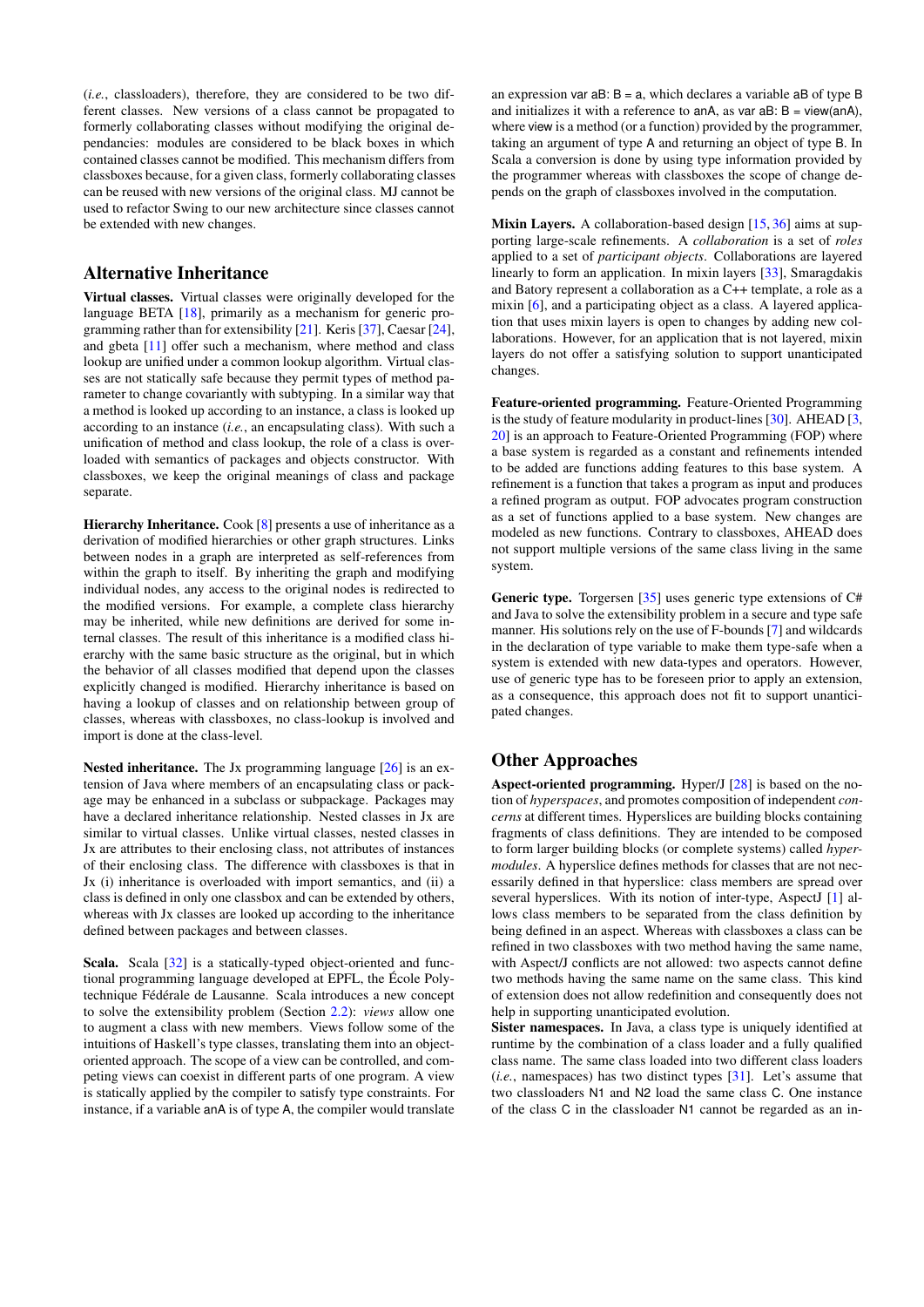stance of C in a second classloader N2 because they have different types. This is identified as the *problem of the version barrier*. *Sister namespaces* [\[31\]](#page-13-16) relax the version barrier between application components by defining the notion of binary compatibility and extending the type checker. Sister namespaces make the exchange of instance of different class versions possible across classloaders by relaxing the type checker. To be compatible, two class versions has to be "close enough", whereas with classboxes a class can be refined with any kind of class members.

## <span id="page-12-6"></span>8. CONCLUSION

Classboxes address the problem of delimiting visibility of a change to a restricted scope in order to avoid conflicts with other changes and to avoid impacting clients that should not be affected. In a classbox, classes can be defined, classes can be imported from other classes, and class members can be defined for any classes visible (*i.e.*, defined or imported) in this classbox. Classboxes offer an elegant way of bringing some unanticipated changes over a system while delimitating the impact of these changes.

In this paper, we present the Java implementation of this model by adding a small number of constructs to Java. A classbox is a Java package where imported classes can be refined with new class members and imported classes that are refined or not to be reimported in other classboxes. Having a Java version of the model shows that classboxes can be applied to a statically-type language like Java.

By refactoring Swing, we stress-tested the classbox model by applying it to a large case study. Our new version of Swing removes (i) the incoherence in the original Swing hierarchy and (ii) the code duplication that was introduced due to the limitations of the Swing inheritance hierarchy. Moreover, while refactoring, we found the need to extend the classbox model with a new construct that allows a previous definition of a redefined method to be accessed.

As a future work we plan to enhance the notion of refinement in order to enable the use of classboxes as a way to express general changes that can be applied to a system (and not just additions or redefinitions of class members).

Acknowledgments. We gratefully acknowledge the financial support of the Swiss National Science Foundation for the projects "Tools and Techniques for Decomposing and Composing Software" (SNF Project No. 2000-067855.02) and "Recast: Evolution of Object-Oriented Applications" (SNF 2000-061655.00/1).

We also like to thank Gabriela Arévalo, Marcus Denker, Günter Kniesel, Sean McDirmid, Eric Tanter, Matthias Rieger, Klaus D. Witzel for their valuable comments and discussions.

## 9. REFERENCES

- <span id="page-12-7"></span><span id="page-12-2"></span>[1] AspectJ home page. http://eclipse.org/aspectj/. [2] Awt api.
- http://java.sun.com/j2se/1.3/docs/api/java/awt/packagesummary.html.
- <span id="page-12-19"></span>[3] D. Batory, J. Liu, and J. N. Sarvela. Refinements and multi-dimensional separation of concerns. In *Proceedings ESEC/FSE-11*, pages 48–57, New York, NY, USA, 2003. ACM Press.
- <span id="page-12-4"></span>[4] A. Bergel, S. Ducasse, O. Nierstrasz, and R. Wuyts. Classboxes: Controlling visibility of class extensions. *Computer Languages, Systems and Structures*, 31(3-4):107–126, May 2005.
- <span id="page-12-5"></span>[5] A. Bergel, S. Ducasse, and R. Wuyts. Classboxes: A minimal module model supporting local rebinding. In *Proceedings of JMLC 2003*, volume 2789 of *LNCS*, pages 122–131. Springer-Verlag.
- <span id="page-12-18"></span>[6] G. Bracha and G. Lindstrom. Modularity meets inheritance. Uucs-91-017, University of Utah, Dept. Comp. Sci., Oct. 1991.
- <span id="page-12-21"></span>[7] P. S. Canning, W. Cook, W. L. Hill, J. C. Mitchell, and W. G. Olthoff. F-bounded polymorphism for object-oriented programming. In *Proceedings of the ACM Conference on Functional Programming and Computer Architecture*, pages 273–280, Sept. 1989.
- <span id="page-12-12"></span>[8] W. R. Cook. *A Denotational Semantics of Inheritance*. Ph.D. thesis, Department of Computer Science, Brown University, Providence, RI, May 1989.
- <span id="page-12-15"></span>[9] J. Corwin, D. F. Bacon, D. Grove, and C. Murthy. MJ: a rational module system for Java and its applications. In *Proceedings OOSPLA 2003*, pages 241–254. ACM Press.
- <span id="page-12-10"></span>[10] L. G. DeMichiel and R. P. Gabriel. The common lisp object system: An overview. In J. Bezivin, J.-M. Hullot, P. Cointe, ´ and H. Lieberman, editors, *Proceedings ECOOP '87*, volume 276 of *LNCS*, pages 151–170, Paris, France, June 1987. Springer-Verlag.
- <span id="page-12-3"></span>[11] E. Ernst. *gbeta – a Language with Virtual Attributes, Block Structure, and Propagating, Dynamic Inheritance*. PhD thesis, Department of Computer Science, University of Aarhus, Århus, Denmark, 1999.
- <span id="page-12-8"></span>[12] R. B. Findler and M. Flatt. Modular object-oriented programming with units and mixins. In *Proceedings of the third ACM SIGPLAN international conference on Functional programming*, pages 94–104. ACM Press, 1998.
- <span id="page-12-13"></span>[13] M. Flatt and M. Felleisen. Units: Cool modules for hot languages. In *Proceedings of PLDI '98 Conference on Programming Language Design and Implementation*, pages 236–248. ACM Press, 1998.
- <span id="page-12-1"></span>[14] A. Goldberg and D. Robson. *Smalltalk-80: The Language*. Addison Wesley, 1989.
- <span id="page-12-17"></span>[15] I. M. Holland. Specifying reusable components using contracts. In O. L. Madsen, editor, *Proceedings ECOOP '92*, volume 615 of *LNCS*, pages 287–308, Utrecht, the Netherlands, June 1992. Springer-Verlag.
- <span id="page-12-14"></span>[16] Y. Ichisugi and A. Tanaka. Difference-based modules: A class independent module mechanism. In *Proceedings ECOOP 2002*, volume 2374 of *LNCS*, Malaga, Spain, June 2002. Springer Verlag.
- <span id="page-12-0"></span>[17] S. E. Keene. *Object-Oriented Programming in Common-Lisp*. Addison Wesley, 1989.
- <span id="page-12-16"></span>[18] B. B. Kristensen, O. L. Madsen, B. Moller-Pedersen, and K. Nygaard. The BETA programming language. In B. Shriver and P. Wegner, editors, *Research Directions in Object-Oriented Programming*, pages 7–48. MIT Press, Cambridge, Mass., 1987.
- <span id="page-12-9"></span>[19] W. LaLonde and J. Pugh. Subclassing  $\neq$  Subtyping  $\neq$  Is-a. *Journal of Object-Oriented Programming*, 3(5):57–62, Jan. 1991.
- <span id="page-12-20"></span>[20] R. E. Lopez-Herrejon, D. Batory, and W. Cook. Evaluating support for features in advanced modularization technlogies. In *Proceedings ECOOP 2005*.
- <span id="page-12-11"></span>[21] O. L. Madsen and B. Moller-Pedersen. Virtual classes: A powerful mechanism in object-oriented programming. In *Proceedings OOPSLA '89, ACM SIGPLAN Notices*,